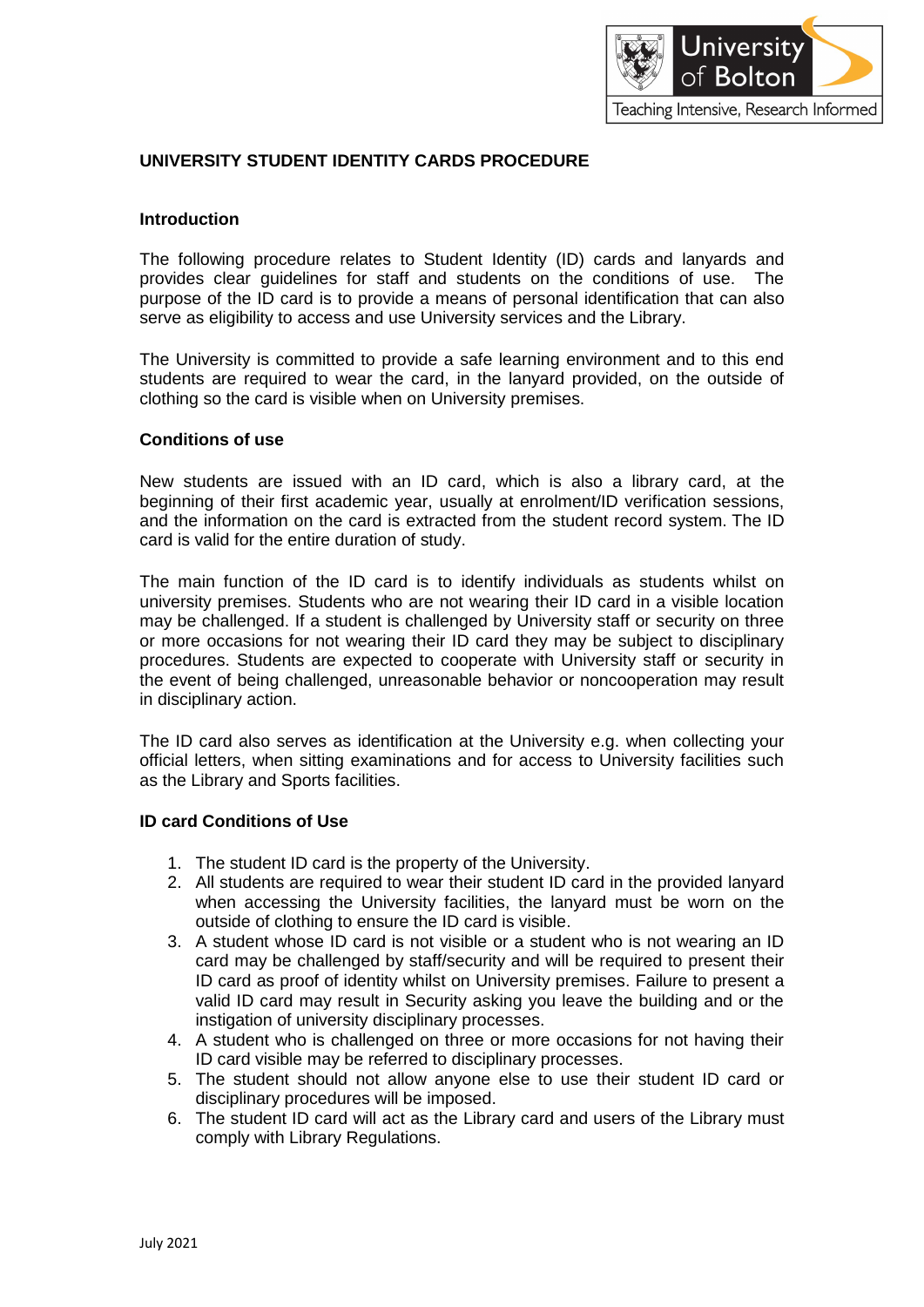- 7. ID cards are mandatory when students attend all University examinations and failure to wear and show a valid ID card could result in the student not being able to sit their exam.
- 8. A student will need to be in possession of their ID card in order to gain access to the Library out of hours, certain rooms on campus, the halls of residence and student carparks.

All students must be in possession of a valid ID card for the duration of their study, if a student leaves the University the student must return the card and lanyard to Student Services. Personal Tutors when conducting exit interviews with a student who is leaving the University are encouraged to remind the student to return their ID card to Student Services. At the beginning of term, there may be a slight delay between enrolment and the student details appearing on the Library computer.

## **Religious observance**

Female students who wear a veil or headscarf may be expected to remove their veil/headscarf in order to have their photograph taken for an ID card. Such issues will be dealt with in a sensitive manner with a full discussion taking place with the student. In all cases a female member of staff will take the photograph, if a female member of staff is not available at the time of the photograph a suitable appointment will be arranged with the student.

All students will be required to remove any caps or hats for the ID card photo along with any sunglasses or items which obscure the face that are not worn due to a religious belief.

#### **Distance learning students**

Distance learning students are supplied with information, as part of their online enrolment instructions that explains how to supply an appropriate image for their ID card via the University Photo Upload system. If this is not possible we can accept a standard passport-style photograph sent by email to [studentadvisers@bolton.ac.uk](mailto:studentadvisers@bolton.ac.uk) in jpeg format, or by post to: Student Services, Student Centre, Chancellor's Mall, Deane Road, Bolton, BL3 5AB. The name of the student and the student number should be written in ink on the back of the photograph. Any unsuitable photographs will not be accepted and will be returned to the Student or the School Office.

The photograph should be:

- in colour
- taken against a light background so that a student's features are clearly distinguishable against the background
- full face without sunglasses and normally without any head covering

All photographs should be forwarded by the student or School Office to the Student Advisors in Student Services.

#### **Card and Lanyard Replacement**

In the event that an ID card and or Lanyard is **lost or stolen**, it is the responsibility of the student to notify Student Services and the Library. Lost cards are frequently handed in to Student Services and we will return this to the card holder. In order to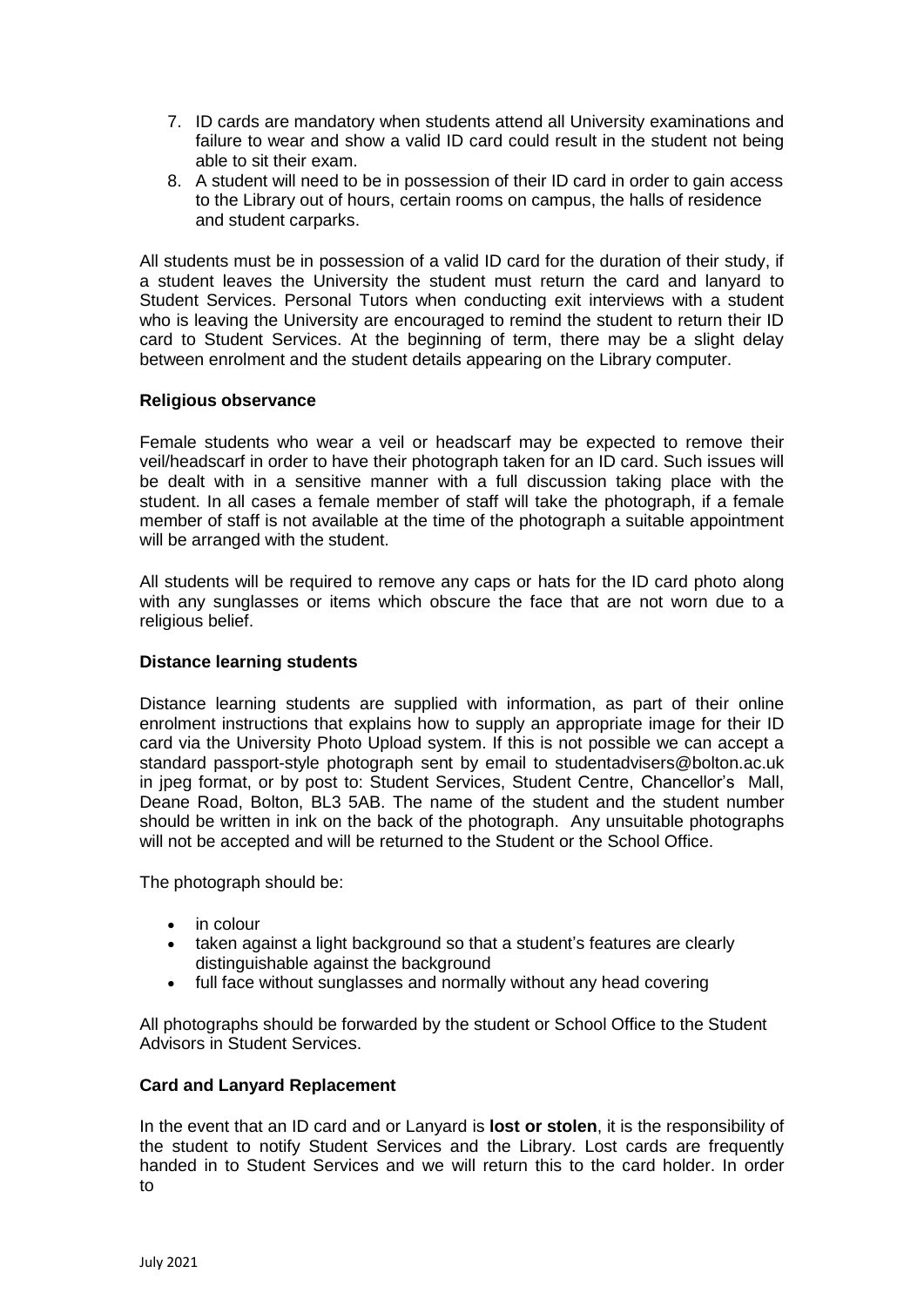cover administration costs, a card replacement fee of £10.00 is charged to replace lost or damaged cards and a fee of £5 is payable for replacement lanyards. Students are asked to pay the fee/s at Financial Services then bring their payment receipt to Student Services who will then produce a new ID card and or issue a replacement lanyard.

If a student ID card is damaged a card replacement fee of £10 is charged, unless it is deemed fair wear and tear due to the age of the card. The student must bring their damaged card with them and exchange it for their new card, paying the card replacement fee where applicable. If a student is unable to do this then they will be charged the £10.00 card replacement fee.

In cases where the ID card has been stolen, the card replacement fee is waived providing the student has reported the theft to the Police **and** produces a crime reference number from the Police at the time of requesting a new ID card/lanyard.

#### **Student Identity cards and examinations**

All students are required to display their Student ID Card at formal examinations and write their student number on the front of any answer booklet. . Students may not be able to sit the examination if they fail to bring their Student ID card with them. If a student does not have their ID card they should obtain a replacement card from Student Services before sitting an examination. The card replacement fee of £10 will apply for an ID card and £5 for a Lanyard. Temporary cards cannot be issued. Invigilators will not accept a passport or driving licence as alternative forms of ID for the purpose of the examination.

Female students who wear a veil or headscarf may be expected to remove their veil/headscarf before sitting their examination in order to have their identification verified. In these cases, a female member of staff will check the identification of the student in a private room prior to sitting the examination. If a female member of staff is not available at the examination the invigilator should, where they deem it necessary, ask Student Services to arrange a female member of staff to attend in order to confirm the student's identity.

## **Change of Programme of study**

If a student transfers onto a new programme of study the ID card will remain valid and a replacement card is not required.

#### **Student Withdrawal & Interruption of study**

If a student temporarily interrupts their study the student should retain their ID card.

If a student withdraws from their course on a permanent basis he/she must hand their ID card and lanyard to Student Services; their Library and computing services account will then be automatically closed. Personal Tutors in exit interviews should encourage students withdrawing from the University to return their ID card to Student Services.